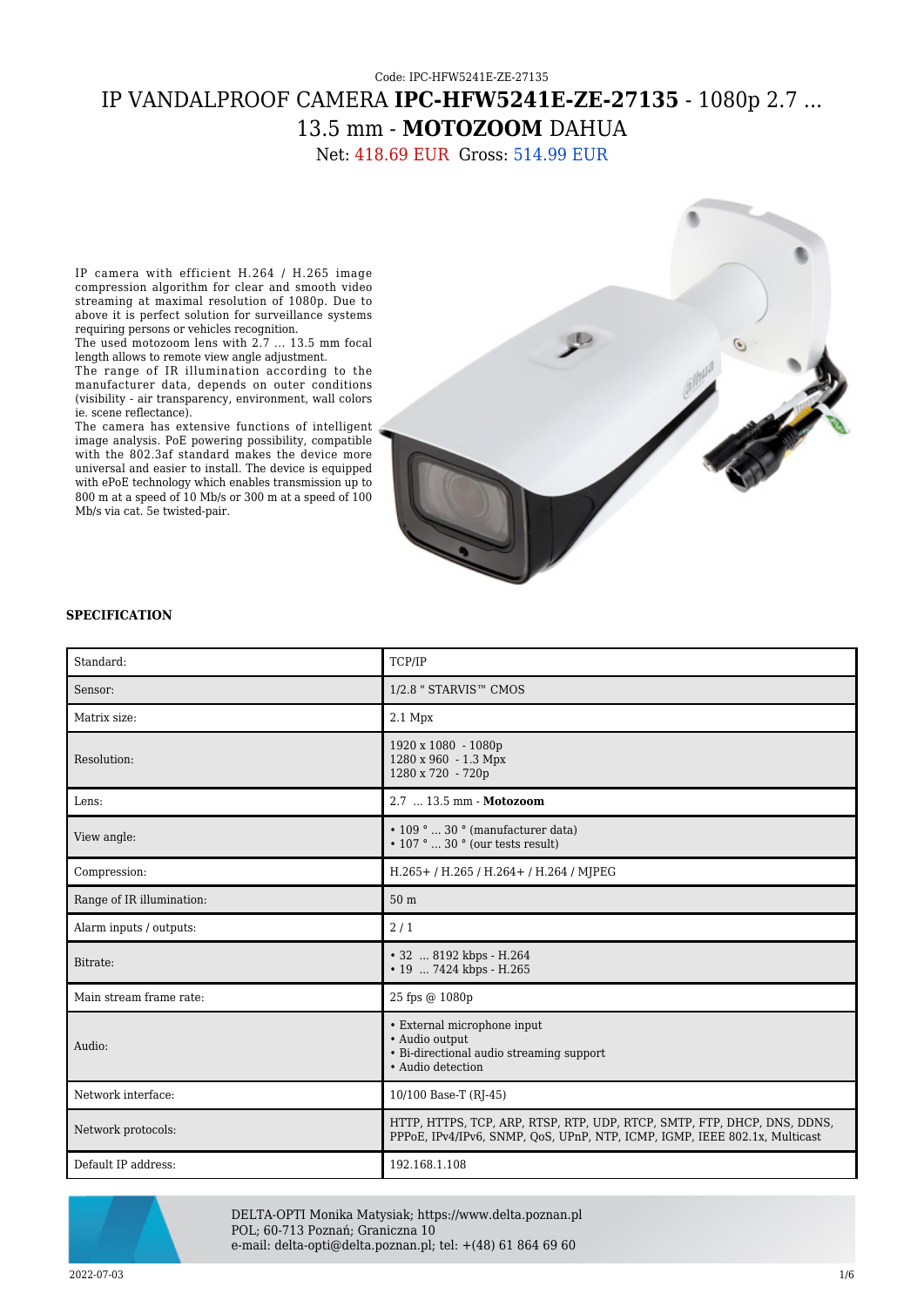| Default admin user / password: | $admin / -$<br>The administrator password should be set at the first start                                                                                                                                                                                                                                                                                                                                                                                                                                                                                                                                                                                                                                                                                                                                                                                                                                                                         |
|--------------------------------|----------------------------------------------------------------------------------------------------------------------------------------------------------------------------------------------------------------------------------------------------------------------------------------------------------------------------------------------------------------------------------------------------------------------------------------------------------------------------------------------------------------------------------------------------------------------------------------------------------------------------------------------------------------------------------------------------------------------------------------------------------------------------------------------------------------------------------------------------------------------------------------------------------------------------------------------------|
| Web browser access ports:      | 80, 37777                                                                                                                                                                                                                                                                                                                                                                                                                                                                                                                                                                                                                                                                                                                                                                                                                                                                                                                                          |
| PC client access ports:        | 37777                                                                                                                                                                                                                                                                                                                                                                                                                                                                                                                                                                                                                                                                                                                                                                                                                                                                                                                                              |
| WEB Server:                    | Built-in, NVR compliance                                                                                                                                                                                                                                                                                                                                                                                                                                                                                                                                                                                                                                                                                                                                                                                                                                                                                                                           |
| Memory card slot:              | Micro SD memory cards up to 256GB support (possible local recording)                                                                                                                                                                                                                                                                                                                                                                                                                                                                                                                                                                                                                                                                                                                                                                                                                                                                               |
| Mobile client access ports:    | 37777                                                                                                                                                                                                                                                                                                                                                                                                                                                                                                                                                                                                                                                                                                                                                                                                                                                                                                                                              |
| Max. number of on-line users:  | 20                                                                                                                                                                                                                                                                                                                                                                                                                                                                                                                                                                                                                                                                                                                                                                                                                                                                                                                                                 |
| Port ONVIF:                    | 80                                                                                                                                                                                                                                                                                                                                                                                                                                                                                                                                                                                                                                                                                                                                                                                                                                                                                                                                                 |
| ONVIF:                         | 16.12                                                                                                                                                                                                                                                                                                                                                                                                                                                                                                                                                                                                                                                                                                                                                                                                                                                                                                                                              |
| RTSP URL:                      | rtsp://admin:hasło@192.168.1.108:554/cam/realmonitor?channel=1&subtype=0 -<br>Main stream<br>rtsp://admin.hasho $@192.168.1.108.554$ /cam/realmonitor?channel=1&subtype=1 - Sub<br>stream                                                                                                                                                                                                                                                                                                                                                                                                                                                                                                                                                                                                                                                                                                                                                          |
| Mobile phones support:         | Port no.: 37777 or access by a cloud (P2P)<br>• Android: Free application DMSS<br>· iOS (iPhone): Free application DMSS<br>There are also other versions of mobile applications: gDMSS Plus, iDMSS Plus                                                                                                                                                                                                                                                                                                                                                                                                                                                                                                                                                                                                                                                                                                                                            |
| RS-485 interface:              | -                                                                                                                                                                                                                                                                                                                                                                                                                                                                                                                                                                                                                                                                                                                                                                                                                                                                                                                                                  |
| Main features:                 | • Motozoom lens<br>• WDR - 120 dB - Wide Dynamic Range<br>• EIS - Electronic Image Stabilization<br>• 3D-DNR - Digital Noise Reduction<br>• ROI - improve the quality of selected parts of image<br>• F-DNR (Defog) - Reduction of image noise caused by precipitation<br>• BLC/HLC - Back Light / High Light Compensation<br>• Possibility to change the resolution, quality and bit rate<br>• Motion Detection<br>• Configurable Privacy Zones<br>• ICR - Movable InfraRed filter<br>• Mirror - Mirror image<br>• Heat map - the selection in the image by corresponding colors the areas with<br>different traffic<br>• IVS analysis : crossing the line (tripwire), scene changing, intrusion - classification<br>of people and vehicles, abandoned/missing object, people counting - detection and<br>maintenance of 4 independent areas, detection of people gathering, face detection -<br>supports 6 types of facial attributes extraction |
| Power supply:                  | $\cdot$ ePoE,<br>$\cdot$ PoE (802.3af),<br>$\cdot$ 12 V DC / 860 mA                                                                                                                                                                                                                                                                                                                                                                                                                                                                                                                                                                                                                                                                                                                                                                                                                                                                                |
| Power consumption:             | < 10.3 W                                                                                                                                                                                                                                                                                                                                                                                                                                                                                                                                                                                                                                                                                                                                                                                                                                                                                                                                           |
| Operation temp:                | $-30 °C  60 °C$                                                                                                                                                                                                                                                                                                                                                                                                                                                                                                                                                                                                                                                                                                                                                                                                                                                                                                                                    |
| Housing:                       | Compact, Metal + Plastic                                                                                                                                                                                                                                                                                                                                                                                                                                                                                                                                                                                                                                                                                                                                                                                                                                                                                                                           |
| Color:                         | White + Black                                                                                                                                                                                                                                                                                                                                                                                                                                                                                                                                                                                                                                                                                                                                                                                                                                                                                                                                      |
| "Index of Protection":         | <b>IP67</b>                                                                                                                                                                                                                                                                                                                                                                                                                                                                                                                                                                                                                                                                                                                                                                                                                                                                                                                                        |
| Vandal-proof:                  | IK10                                                                                                                                                                                                                                                                                                                                                                                                                                                                                                                                                                                                                                                                                                                                                                                                                                                                                                                                               |
| Supported languages:           | Polish, English, Czech, French, Spanish, Dutch, German, Portuguese, Russian, Italian                                                                                                                                                                                                                                                                                                                                                                                                                                                                                                                                                                                                                                                                                                                                                                                                                                                               |
| Weight:                        | $1.07$ kg                                                                                                                                                                                                                                                                                                                                                                                                                                                                                                                                                                                                                                                                                                                                                                                                                                                                                                                                          |
| Dimensions:                    | 273 x 95 x 95 mm                                                                                                                                                                                                                                                                                                                                                                                                                                                                                                                                                                                                                                                                                                                                                                                                                                                                                                                                   |
| Manufacturer / Brand:          | <b>DAHUA</b>                                                                                                                                                                                                                                                                                                                                                                                                                                                                                                                                                                                                                                                                                                                                                                                                                                                                                                                                       |
| Guarantee:                     | 3 years                                                                                                                                                                                                                                                                                                                                                                                                                                                                                                                                                                                                                                                                                                                                                                                                                                                                                                                                            |

## **PRESENTATION**



DELTA-OPTI Monika Matysiak; https://www.delta.poznan.pl POL; 60-713 Poznań; Graniczna 10 e-mail: delta-opti@delta.poznan.pl; tel: +(48) 61 864 69 60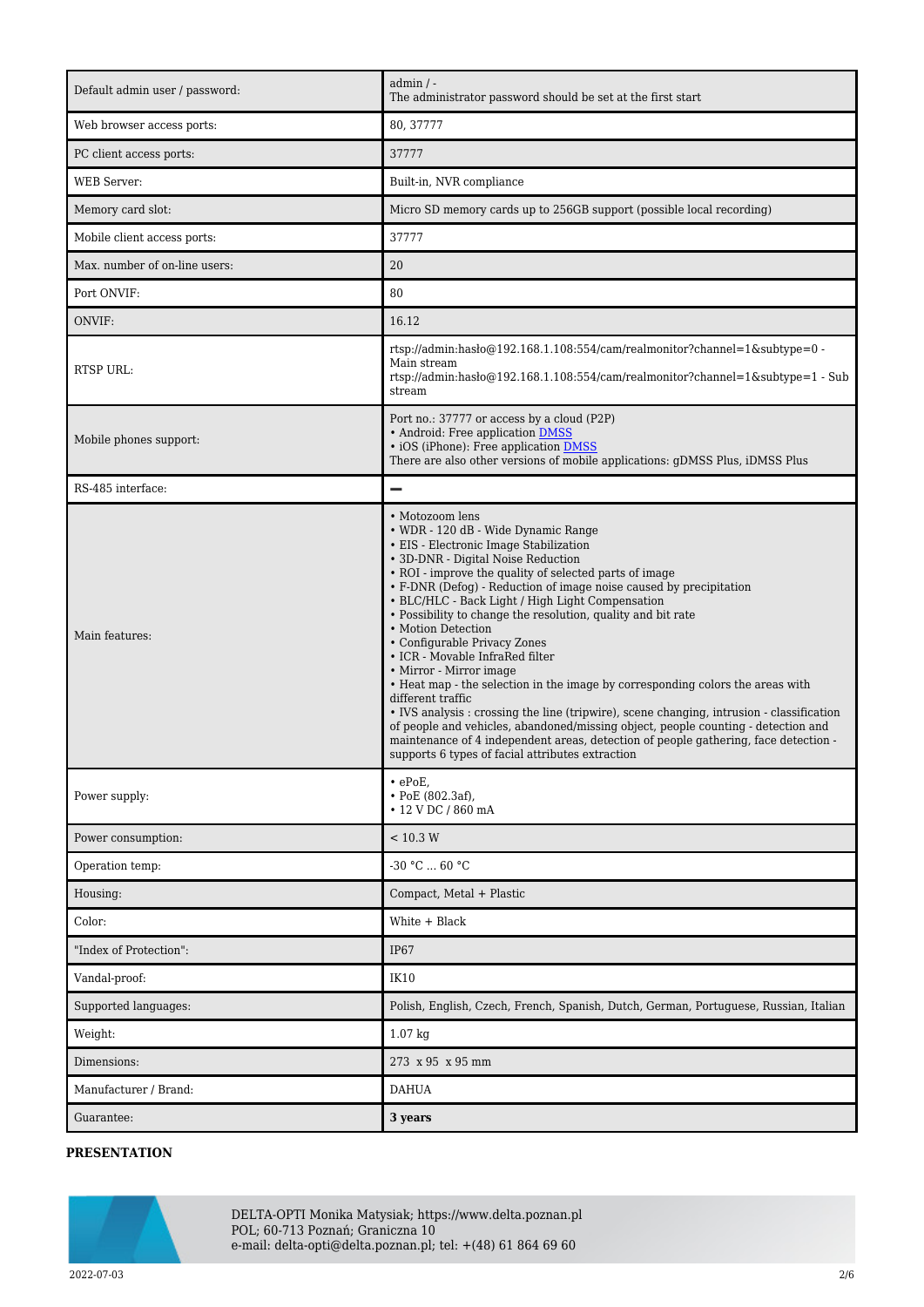

Side view:



#### Bottom view (after remove the cover):



Camera connectors:



DELTA-OPTI Monika Matysiak; https://www.delta.poznan.pl POL; 60-713 Poznań; Graniczna 10 e-mail: delta-opti@delta.poznan.pl; tel: +(48) 61 864 69 60

 $2022$ -07-03  $3/6$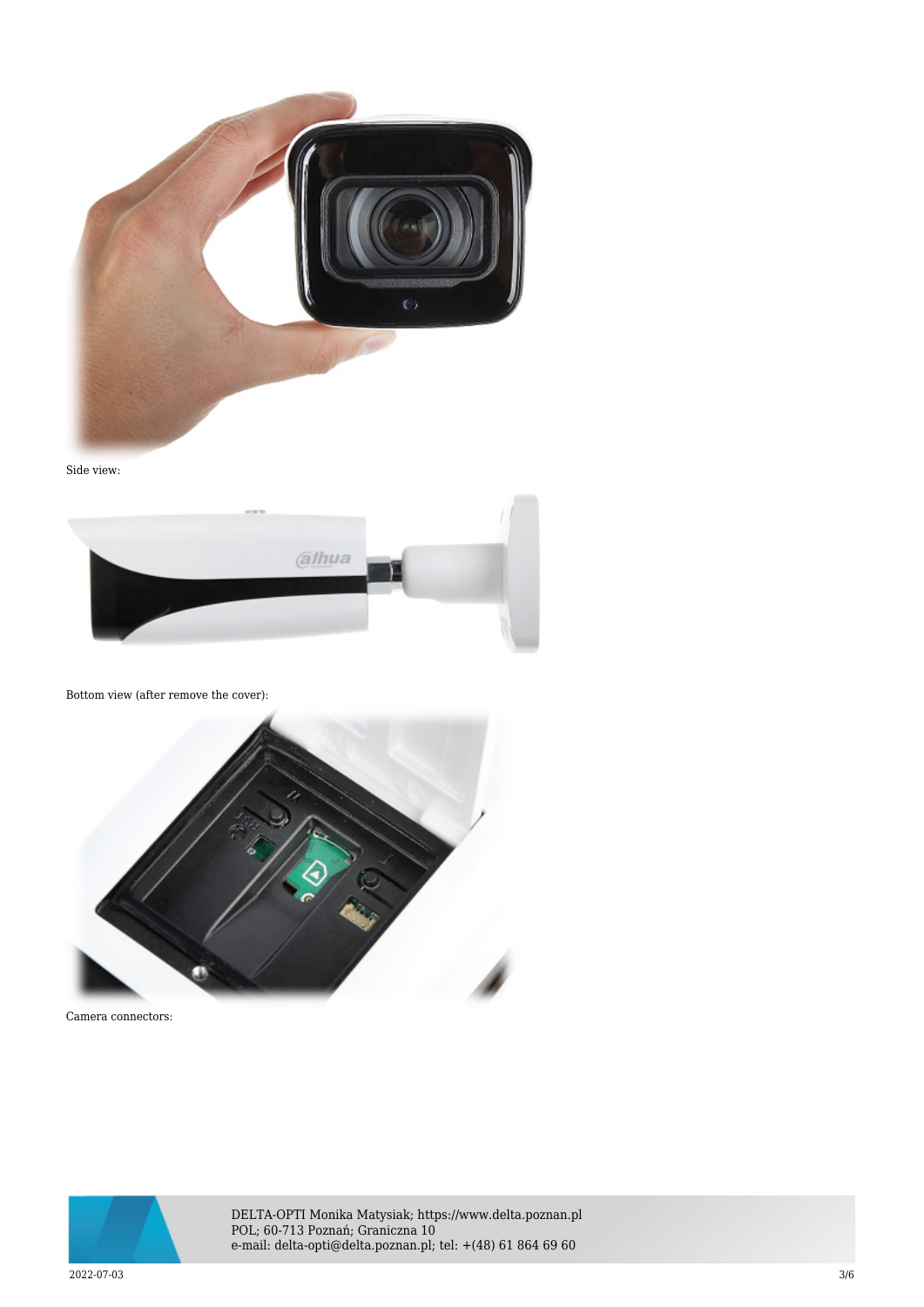

Connectors description:



Mounting side view:



See how to initialize DAHUA cameras:

In the kit:

:



DELTA-OPTI Monika Matysiak; https://www.delta.poznan.pl POL; 60-713 Poznań; Graniczna 10 e-mail: delta-opti@delta.poznan.pl; tel: +(48) 61 864 69 60

 $2022$ -07-03  $4/6$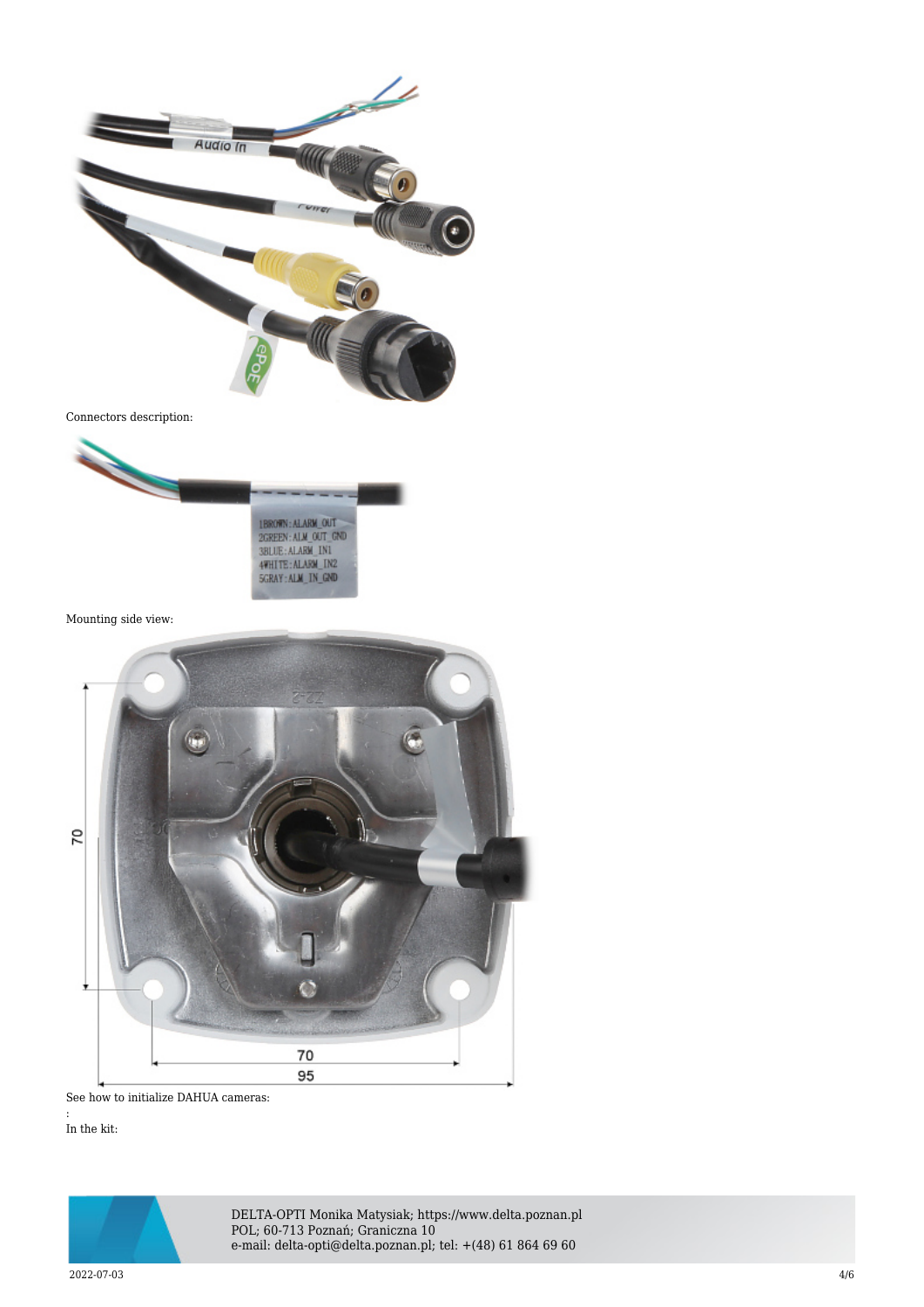

| COD STREET 215 Blue | $\sim$ $\times$     | 0.0.5 |
|---------------------|---------------------|-------|
|                     |                     |       |
|                     |                     |       |
|                     |                     |       |
|                     |                     |       |
|                     |                     |       |
|                     |                     |       |
|                     |                     |       |
|                     |                     |       |
|                     |                     |       |
|                     | alhua               |       |
|                     |                     |       |
|                     |                     |       |
|                     | <b>Banker, Mary</b> |       |
|                     | PAIROD              |       |
|                     | Light Canal         |       |
|                     |                     |       |
|                     |                     |       |
|                     |                     |       |
|                     |                     |       |
|                     |                     |       |
|                     |                     |       |
|                     |                     |       |
|                     |                     |       |
|                     |                     |       |
|                     |                     |       |
|                     |                     |       |



#### **OUR TESTS**

Camera image at artificial illumination (about 30Lux):



DELTA-OPTI Monika Matysiak; https://www.delta.poznan.pl POL; 60-713 Poznań; Graniczna 10 e-mail: delta-opti@delta.poznan.pl; tel: +(48) 61 864 69 60

 $2022$ -07-03  $5/6$